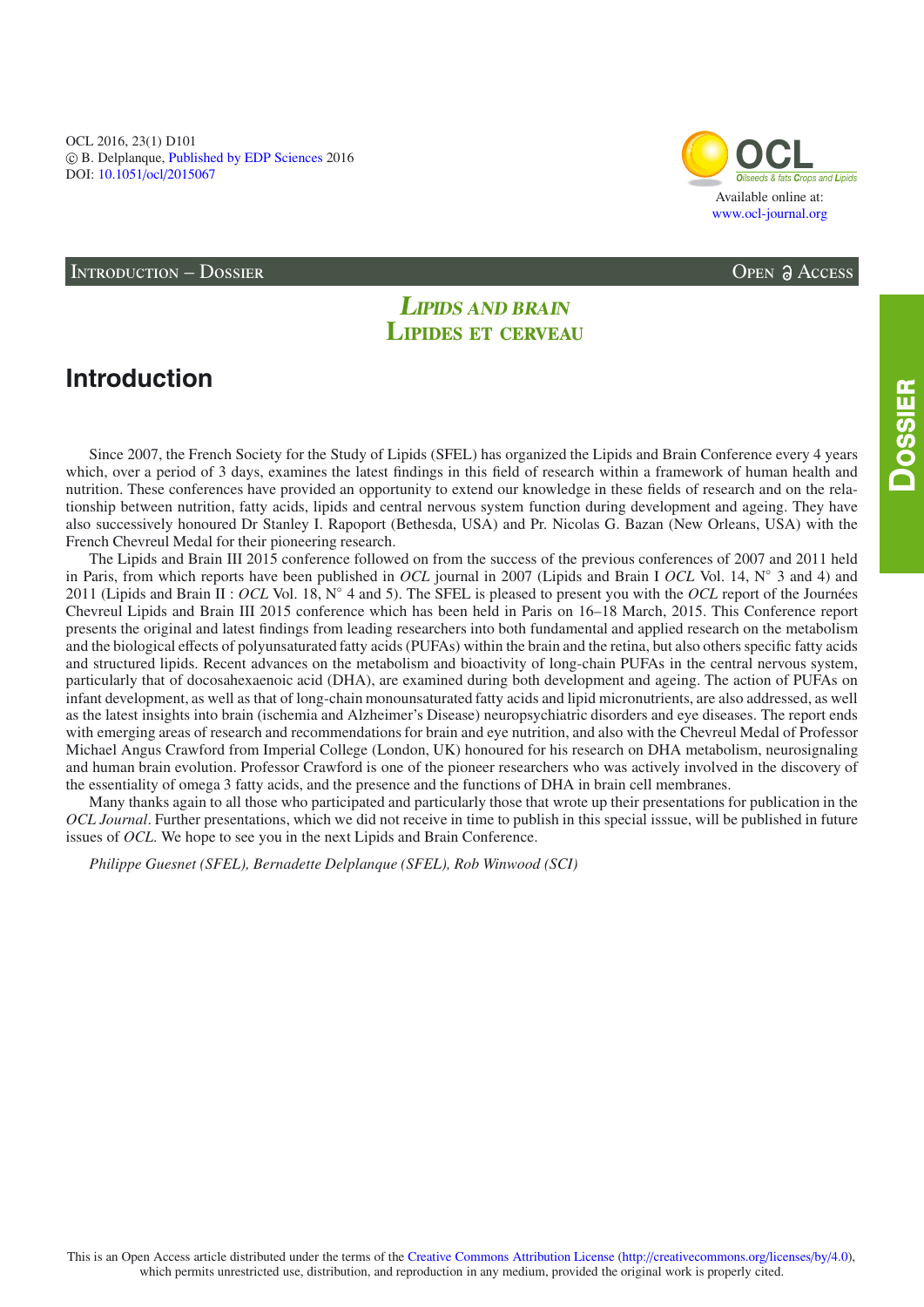#### B. Delplanque, OCL 2016, 23(1) D101

# **Journées chevreul 2015**/**Lipids and Brain 3 Scientific program**

#### **Metabolism and mechanisms of action of polyunsatured fatty acids in the brain**

(Chairs: P. Guesnet, R. Bazinet)

- Metabolic fate of AceDoPC, a stable form of LysoPC-DHA to target the brain (Michel Lagarde, France).
- Molecular principles for docosahexaenoic acid retention and for its cell survival bioactivity in the nervous system (Nicolas G. Bazan, USA).
- Maintaining brain PUFA concentrations: A focus on uptake and rapid metabolism (Richard P. Bazinet, Canada).
- Nutritional n-3 PUFAs deficiency during perinatal period alters brain immune system and neuro-nal plasticity (Sophie Laye, France).
- Resolvins promote resolution of brain inflammation via microglia polarization (Corinne Joffre, France).

### **Chevreul medal: Pr. Michael A. Crawford, UK**

Past, present and future: the extreme conservation of neurosignaling and the cost of mental ill-health (video on OCL website, [www.ocl-journal.org\)](www.ocl-journal.org).

#### **Lipids and infant development** (Chairs: B. Gibson, C. Bourlieu)

- Differential effects of prenatal DHA supplementation by maternal socio-demographic characteristics (Maria Makrides, Australia).
- Long-chain saturated and monounsaturated fatty acids are correlated to early development in premature infants (Birgitta Strandvik, Sweden).
- Early nutritionnal determinants of cognitive development in children of the EDEN mother-child cohort Role of polyunsaturated fatty acid (Barbara Heude, Jonathan Bernard, France).
- Parenteral nutrition and brain development after preterm birth (Randal K. Buddington, USA).
- Why lutein is important for the eye and the brain (Maria Ramirez, Spain).

#### **Dietary lipids, ageing and brain pathologies** (Chairs: L. Belayev, B. Delplanque)

• Lipid signaling: connecting inflammation and lipid metabolism (Mojgan Masoodi, Switzerland).

#### **Brain ischemia**

- Palmitic and stearic acid methyl esters as potential vasodilators and neurotransmitters (Hung W. (Kevin) Lin, USA).
- A novel therapeutic strategy for experimental stroke using docosahexaenoic acid complexed to human albumin (Ludmila Belayev, USA).
- A parenteral lipid emulsion protects from mitochondrial dysfunction in a MCAO mouse model of ischemic stroke (Gunter P. Eckert, Germany).
- Role of HDL in brain ischemia/stroke (Olivier Meilhac, France).
- Dairy fatty acids intake is protective against the occurrence of vasospasm after subarachnoid haemorrhage, while omega6 fatty acids exert an opposite role (Jean-Charles Martin, France).

#### **Alzheimer disease** (Chairs: P. Barberger-Gateau, S. Cunnane)

- Deteriorating brain uptake of glucose but not ketones in Alzheimer's disease: Could medium chain triglycerides be of therapeutic benefit? (Stephen C. Cunnane, Canada).
- Long-chain n-3 PUFA and cognition in older people: interaction with Apolipoprotein E genotype (Pascale Barberger-Gateau, France).
- A unique brain lipidome and metabolome biosignature in Alzheimer's Disease? (Giuseppe Astarita, USA).
- The rationale and efficacy of Souvenaid, a medical food targeting synaptic dysfunction in early Alzheimer's disease (John W.C. Sijben, the Netherlands).